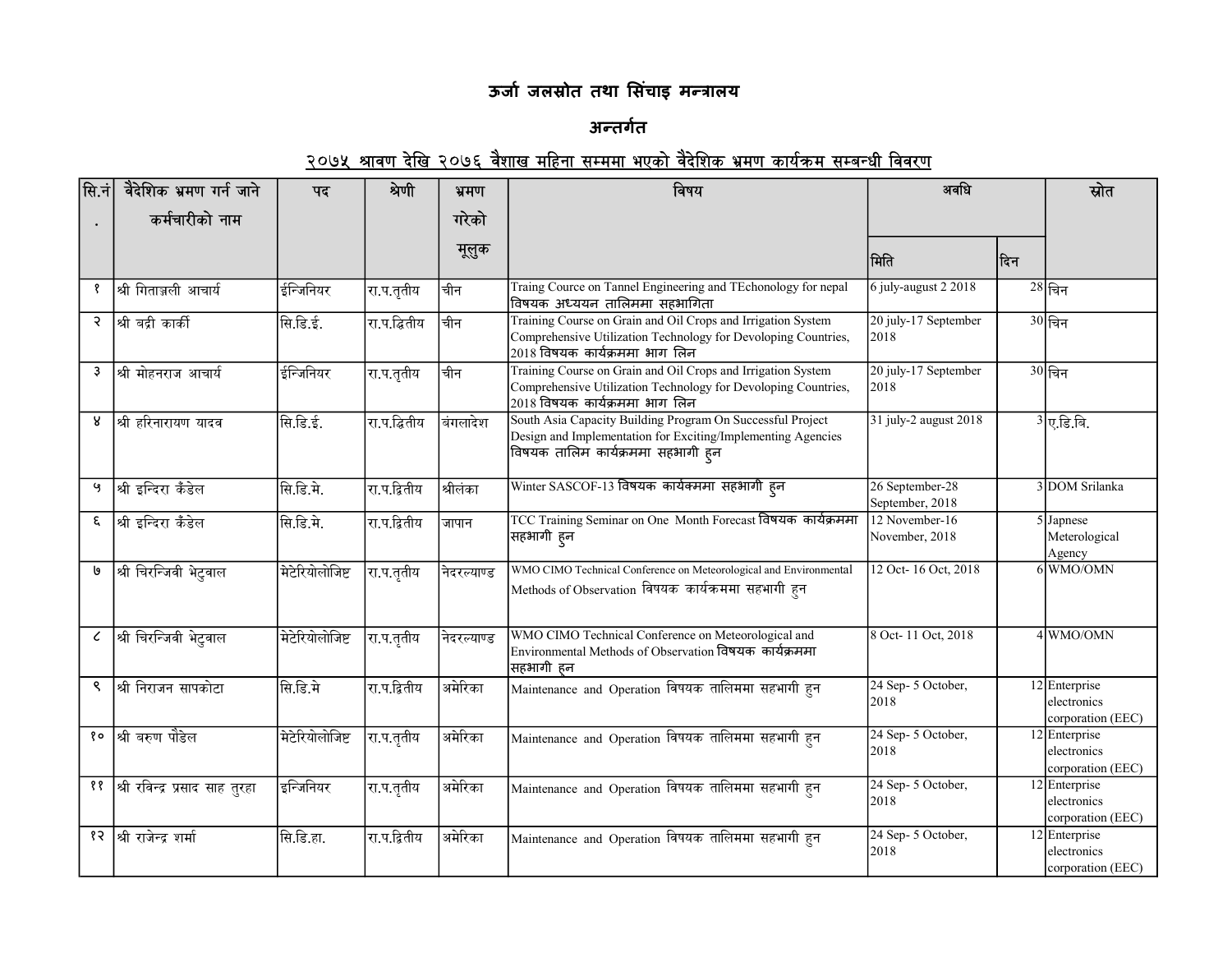| सि.नं | वैदेशिक भ्रमण गर्न जाने | पद                          | श्रेणी       | भ्रमण       | विषय                                                                                                                                  | अवधि                             |      | स्रोत                                             |
|-------|-------------------------|-----------------------------|--------------|-------------|---------------------------------------------------------------------------------------------------------------------------------------|----------------------------------|------|---------------------------------------------------|
|       | कर्मचारीको नाम          |                             |              | गरेको       |                                                                                                                                       |                                  |      |                                                   |
|       |                         |                             |              | मूलुक       |                                                                                                                                       |                                  |      |                                                   |
|       |                         |                             |              |             |                                                                                                                                       | मिति                             | ∣दिन |                                                   |
| १३    | श्री लसकुस समिर श्रेष्ठ | मेटेरियोलोजिष्ट             | रा.प.तृतीय   | इन्डोनेसिया | The Ninty Asia/Oceania Meteorological Satellite User's Conference<br>(AOMSUC-9) and Associated Events विषयक कार्यक्रममा सहभागी<br>हुन | 6 October-11 October.<br>2018    |      | 6 WMO/OMN                                         |
| १४    | श्री विभूति पोखरेल      | सि.डि.मे.                   | रा.प.द्वितीय | चीन         | Voluntary Cooperation Program Contribution of Hong Kong China<br>Workshop on Meteorology विषयक कार्यक्रममा सहभागी हन                  | 8 Oct-10 Oct, 2018               |      | 3 WMO                                             |
| १५    | श्री शिव प्रसाद नेपाल   | सि.डि.मे                    | रा.प.द्वितीय | अमेरिका     | Maintenance and Operation विषयक तालिममा सहभागी हुन                                                                                    | 24 Sep- 5 October,<br>2018       |      | 12 Enterprise<br>electronics<br>corporation (EEC) |
| १६    | श्री शिशिर कोइराला      | आयोजना<br>निर्देशक          | रा.प.प्रथम   | जापान       | Climate Smart Agriculture Training for Practitioners विषयक<br>तालिममा सहभागी हुन                                                      | 9 Oct-11 Oct, 2018               |      | 3 एशियाली विकास<br>बिंक                           |
| १७    | श्री सुदीप भट्टराई      | वरिष्ठ<br>ईन्जिनियर         |              | अमेरिका     | Maintenance and Operation विषयक तालिममा सहभागी हुन                                                                                    | 24 Sep- 5 October,<br>2018       |      | 12 Enterprise<br>electronics<br>corporation (EEC) |
| १८    | डा. संजय शर्मा          | सचिव                        | रा.प.विषिष्ट | भारत        | South Asia Power Summit विषयक कार्यक्रममा सहभागी हन                                                                                   | 3 Oct, 2018                      |      | 1 Confederation of<br>Indian Industry             |
| १९    | श्री चिरन्जिवी भेटुवाल  | मेटेरियोलोजिष्ट             | रा.प.तृतीय   | नेदरल्याण्ड | WMO CIMO Technical Conference on Meteorological and<br>Environmental Methods of Observation विषयक कार्यक्रममा<br> सहभागी हन           | 12 Oct-16 Oct, 2018              |      | <sup>5</sup> किश्व मौसम संगठन                     |
| २०    | श्री विकम श्रेष्ठ जुवा  | सि.डि.हा.                   | रा.प.द्वितीय | चीन         | International Hydrological Programme Focal Point-Fw:<br>Announcement of the 26th IPH RSC AP Meeting मा सहभागी हन                      | 3 Nov-5 Nov, 2018                |      | 3 नेपाल युनेस्को                                  |
| २१    | श्री विनोद पराजुली      | हाइड्रोलोजिष्ट<br>इन्जिनियर | रा.प.तृतीय   | थाइल्याण्ड  | Technical Review Meeting of RIMES and NHMS Flood Forecast<br>System विषयक गोष्टीमा सहभागी हन                                          | 12 Nov-13 Nov, 2018              |      | 2RIMES                                            |
| રર    | ।<br>श्री शान्ति कँडेल  | सि.डि.मे.                   | रा.प.द्वितीय | चीन         | RA II Workshop on WIGOS, Beining विषयक कार्यक्रममा सहभागी<br>हुन                                                                      | 6 Nov-8 Nov, 2018                |      | 3 World<br>Meteorological<br>Organization         |
| २३    | श्री शिशिर कोइराला      | आयोजना<br>निर्देशक          | रा.प.प्रथम   | जापान       | climate Smart Agriculture Training for Practitioners विषयक<br> तालिममा सहभागी ह्न                                                     | 9 oct - 11 oct, 2018             |      | $\overline{3}$ ए.डि.बि.                           |
| 58    | श्री सुमन कुमार रेग्मी  | सि.डि.मे.                   | रा.प.द्वितीय | थाइल्याण्ड  | RIMES 10th Annual Program Meeting in Bangkok विषयक<br>कार्यक्रममा सहभागी हन                                                           | 13 Nov-14 Nov, 2018              |      | 2 RIMES                                           |
| २५    | श्री राजुधर प्रधानाङ्ग  | सि.डि.मे.                   | रा.प.द्वितीय | श्रीलंका    | Severe Weather Forecasting Demonstation Project-Regional<br>Subproject For the Bengal in Colombo विषयक कार्यक्रममा सहभागी<br>हुन      | 3 December-8<br>December, 2018   |      | 6 WMO/OMN                                         |
|       | २६  श्री मधुकर राना     | आयोजना<br>निर्देशक          | रा.प.प्रथम   | भारत        | Generator Inspection मा सहभागी ह्न                                                                                                    | १६ December-२०<br>December, 2018 |      | <u>ऽ]आयोजनाको</u><br>contingency                  |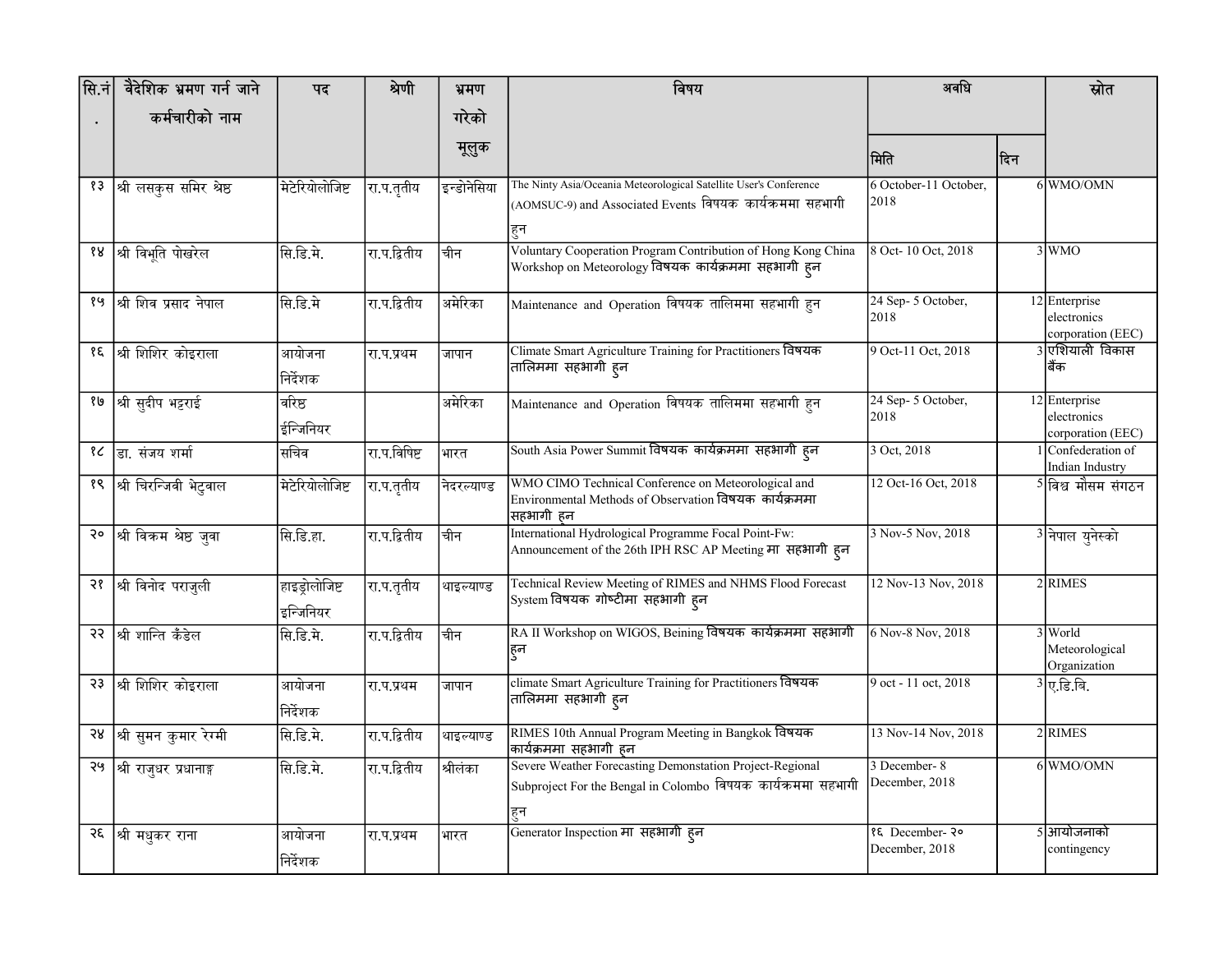| सि.नं | वैदेशिक भ्रमण गर्न जाने      | पद                        | श्रेणी             | भ्रमण      | विषय                                                                                                                             | अवधि                              |      | स्रोत                        |
|-------|------------------------------|---------------------------|--------------------|------------|----------------------------------------------------------------------------------------------------------------------------------|-----------------------------------|------|------------------------------|
|       | कर्मचारीको नाम               |                           |                    | गरेको      |                                                                                                                                  |                                   |      |                              |
|       |                              |                           |                    | मूलुक      |                                                                                                                                  | मिति                              | ∣दिन |                              |
| રાજ   | श्री शंकर प्रसाद मगर         | सि.डि.ई.                  | रा.प.द्वितीय       | भारत       | Generator Inspection मा सहभागी हन                                                                                                | १६ December-२०<br>December, 2018  |      | 5]आयोजनाको<br>contingency    |
|       | २८  श्री ध्रुव राज पण्डित    | उप सचिव<br>(लेखा)         | रा.प.द्वितीय       | भारत       | Generator Inspection मा) सहभागी हुन                                                                                              | १६ December-२०<br>December, 2018  |      | 5]आयोजनाको<br>contingency    |
| २९    | श्री मनिस महर्जन             | सि.डि.ई.                  | रा.प.द्वितीय       | भारत       | Generator Inspection मा सहभागी हून                                                                                               | १६ December- २०<br>December, 2018 |      | 5 आयोजनाको<br>contingency    |
| Зo    | श्री राजेन्द्र नरसिंह प्रधान | परामर्शदाता               |                    | भारत       | Generator Inspection मा सहभागी हून                                                                                               | १६ December-२०<br>December, 2018  |      | 5 आयोजनाको<br>contingency    |
| 38    | डा. अर्चना श्रेष्ठ           | सि.डि.मे.                 | रा.प.द्वितीय       | भारत       | International Workshop on "Extreme Server Storms and Disaster<br>Mitigation Strategy" विषयक कार्यक्रममा सहभागी ह् <mark>न</mark> | २४ December-२६<br>December, 2018  |      | 3 आयोजक संस्था               |
|       | 3२ श्री सुदर्शन हुमागाई      | मौसम विज्ञान<br>सहायक     | रा.प.अनं.<br>प्रथम | थाईल्याण्ड | CRAFT Training Workshop विषयक तालिममा सहभागी हुन                                                                                 | 25 April-26 April,<br>2019        |      | 2 आयोजक संस्था               |
|       | 33  श्री बाबुराम खरेल        | सि.डि.ई.                  | रा.प.द्वितीय       | भारत       | विद्युत उत्पादनका लागि अवश्यक Turbine को Inspection Visit<br>कार्यक्रममा सहभागी हुन                                              | 14 February-16<br>February, 2019  |      | 3 ठेक्काको कन्टेन्जेन्सी     |
|       | 38  श्री कृष्ण साह           | इन्जिनियर                 | रा.प.तृतीय         | भारत       | .<br>विद्युत उत्पादनका लागि अवश्यक Turbine को Inspection Visit<br>कार्यक्रममा सहभागी हुन                                         | 14 February-16<br>February, 2019  |      | 3 ठेक्काको कन्टेन्जेन्सी     |
| ३५    | श्री नारायण प्रसाद सुवेदी    | सि.डि.ई.                  | रा.प.द्वितीय       | थाईल्याण्ड | Strengthening Integrated Water Resources Management in<br>Mountainous River Basin विषयक कार्यक्रममा भाग लिन                      | 11 February-15<br>February, 2019  |      | 5 एसियाली विकास<br>विंक      |
| ३६    | $\sqrt{ }$ श्री सरिता दवाडी  | महानिर्देशक               | रा.प.प्रथम         | श्रीलंका   | International Water Management Institute सँगको सम्झौता मा<br>हस्ताक्षर गर्न                                                      | 15 January-18<br>January, 2019    |      | 4 आयोजक संस्था               |
| ૩७    | श्री बासुदेव लोहनी           | उप महानिर्देशक रा.प.प्रथम |                    | श्रीलंका   | International Water Management Institute सँगको सम्झौता मा<br>हस्ताक्षर गर्न                                                      | 15 January-18<br>January, 2019    |      | 4 आयोजक संस्था               |
| 36    | श्री कमल द्विवेदी            | सि.डि.ई.जि.               | रा.प.द्वितीय       | फ्रान्स    | Citizen science for landslide risk reduction and disaster resilience<br>building in mountain regions project बैठकमा भाग लिन      | 4 April- 5 April, 2019            |      | 2 आयोजक संस्था               |
| ३९    | श्री प्रतिभा मानन्धर         | सि.डि.मे.                 | रा.प.द्वितीय       | टिकीं      | NONA-USAID-WMO eleventh International Training Workshop<br>Variability and Prediction विषयक  तालिममा भाग  लिन                    | 15 April-26 April,<br>2019        |      | 12 NONA U SAID<br><b>WMO</b> |
| yo    | श्री दिनेश कुमार घिमिरे      | सह सचिव                   | रा.प.प्रथम         | भारत       | Regional conference on enhancing energy integration in<br>South Asia                                                             | Aug 30-31 Aug,<br>2018            |      | $2$ USAID                    |
| ४१    | श्री दिनेश कुमार घिमिरे      | सह सचिव                   | रा.प.प्रथम         | विंगलादेश  | Power and energy week                                                                                                            | sep 6-8 sep, 2018                 |      | $2$ MOEWRI                   |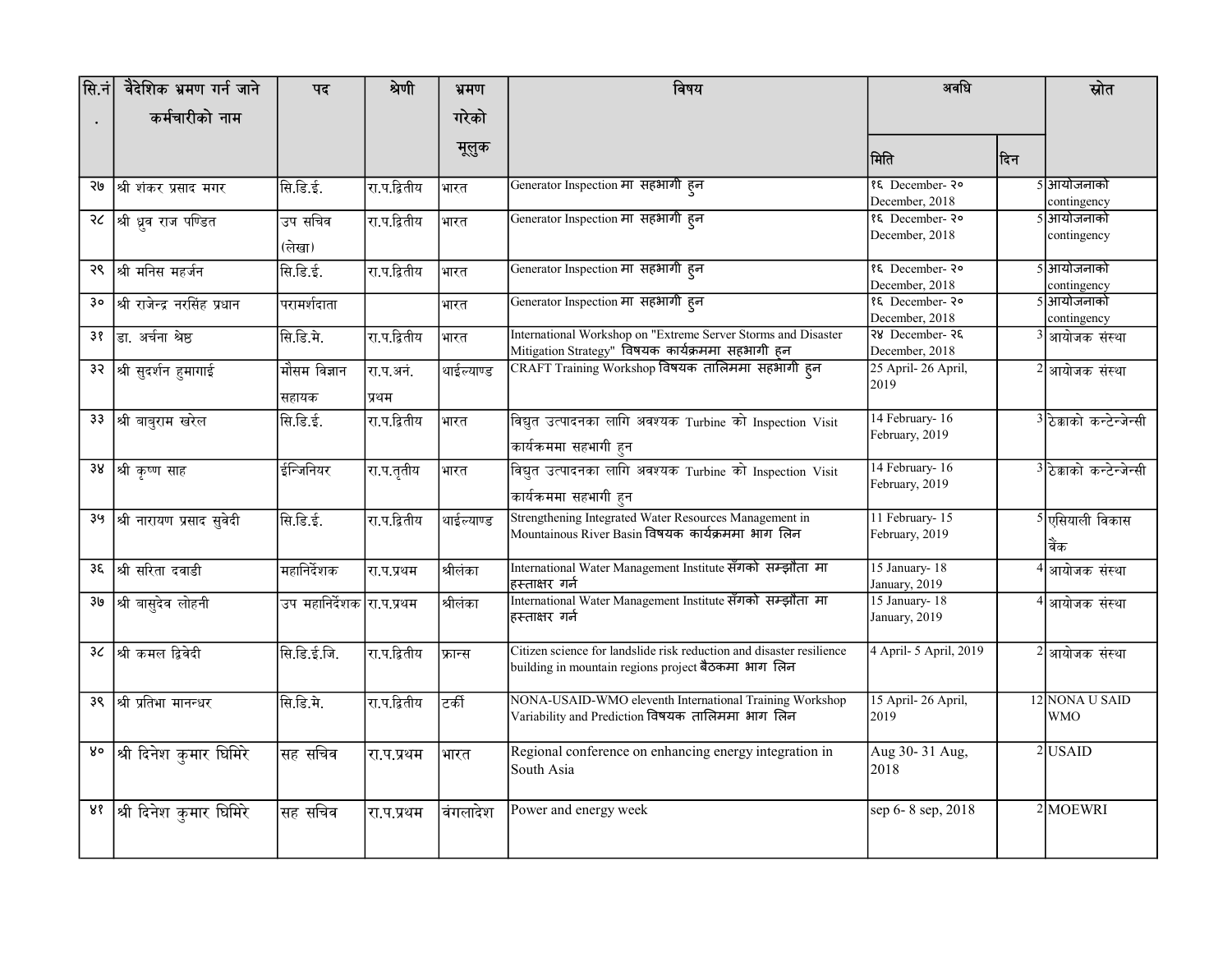| $ \text{\sf R}.\dot$ नं | वैदेशिक भ्रमण गर्न जाने             | पद          | श्रेणी       | भ्रमण     | विषय                                                                                                                                      | अवधि                   |     | स्रोत                         |
|-------------------------|-------------------------------------|-------------|--------------|-----------|-------------------------------------------------------------------------------------------------------------------------------------------|------------------------|-----|-------------------------------|
|                         | कर्मचारीको नाम                      |             |              | गरेको     |                                                                                                                                           |                        |     |                               |
|                         |                                     |             |              | मूलुक     |                                                                                                                                           | मिति                   | दिन |                               |
| ४२                      | श्री राजु महर्जन                    | सि.डि.ई.    | रा.प.द्वितीय | चीिन      | energy connetivity expert group meeting                                                                                                   | Dec 12-14 Dec, 2018    |     | 3 UNESCAP                     |
| 83                      | श्री गोकर्णराज पन्थ                 | सि.डि.ई.    | रा.प.द्वितीय | किन्या    | Workshop on cooking technology and fuels for climate<br>impacts                                                                           | july 18-20 july, 2018  |     | 3GACC                         |
| 88                      | श्री संजीव राय                      | इन्जिनियर   | रा.प.तृतीय   | विंगलादेश | Power and energy week                                                                                                                     | sep 6-8 sep, 2018      |     | $2$ MOEWRI                    |
| ४५                      | श्री दिनेश कुमार घिमिरे             | सह सचिव     | रा.प.प्रथम   | भारत      | जल यातायात सम्बन्धी बैठक                                                                                                                  | sep 17-21 Sep, 2018    |     | 5 जल तथा ऊर्जा<br> आयोग बाट   |
| ४६                      | श्री प्रवीण राज अर्याल              | सह सचिव     | रा.प.प्रथम   | रिसिया    | High Level Round Table Energy for Sustainable<br>Development in Asia Passific: New Tallent and<br>Opportunities for regional co-operation | Oct 3-6 Oct, 2018      |     | 2 UNESCAP                     |
| ४७                      | श्री तोयानाथ अधिकारी                | सह सचिव     | रा.प.प्रथम   | जापान     | Regional Knowledge Sharing workshop on energy efficiency<br>and conservation                                                              | sep 24-sep 28, 2018    |     | $4$ ADB                       |
| ४८                      | श्री नविनराज सिंह                   | महानिर्देशक | रा.प.प्रथम   | चीिन      | One belt One road National (regional) enterprise Destiny<br>community co-operation and development conference                             | Sep 20-24 Sep, 2018    |     | $5$ WCIF                      |
| ४९                      | श्री प्रदिप कुमार साह               | सि.डि.ई.    | रा.प.द्वितीय | भारत      | जल यातायात सम्बन्धी बैठक                                                                                                                  | sep 17-21 Sep, 2018    |     | 5 जिल तथा ऊर्जा<br> आयोग बाट  |
| Чo                      | श्री गोकर्णराज पन्थ                 | सि.डि.ई.    | रा.प.द्वितीय | जापान     | Regional Knowledge Sharing workshop on energy efficiency sep 24-sep 28, 2018<br>and conservation                                          |                        |     | $4$ ADB                       |
| ५१                      | श्री राजु महर्जन                    | सि.डि.ई.    | रा.प.द्वितीय | चीिन      | Joint Technical Group Meeting                                                                                                             | Aug 28-30 Aug,<br>2018 |     | 2 नेपाल विद्युत<br> प्राधिकरण |
|                         | <sup>92</sup>  श्री बाबुराज अधिकारी | सि.डि.ई.    | रा.प.द्वितीय | चीन       | Belt and road ministerial conference को तयारी वैठक                                                                                        | 20 sep, 2018           |     | 1 MOEWRI                      |
| 93                      | श्री बाबुराज अधिकारी                | सि.डि.ई.    | रा.प.द्वितीय | चीिन      | Belt and road ministerial conference मा सहभागीता                                                                                          | Oct 2018               |     | 5 MOEWRI                      |
| ५४                      | श्री अनुप कुमार उपाध्याय            | सचिव        | विशिष्ट      | चीन       | Belt and road ministerial conference मा सहभागीता                                                                                          | Oct 2018               |     | 5 MOEWRI                      |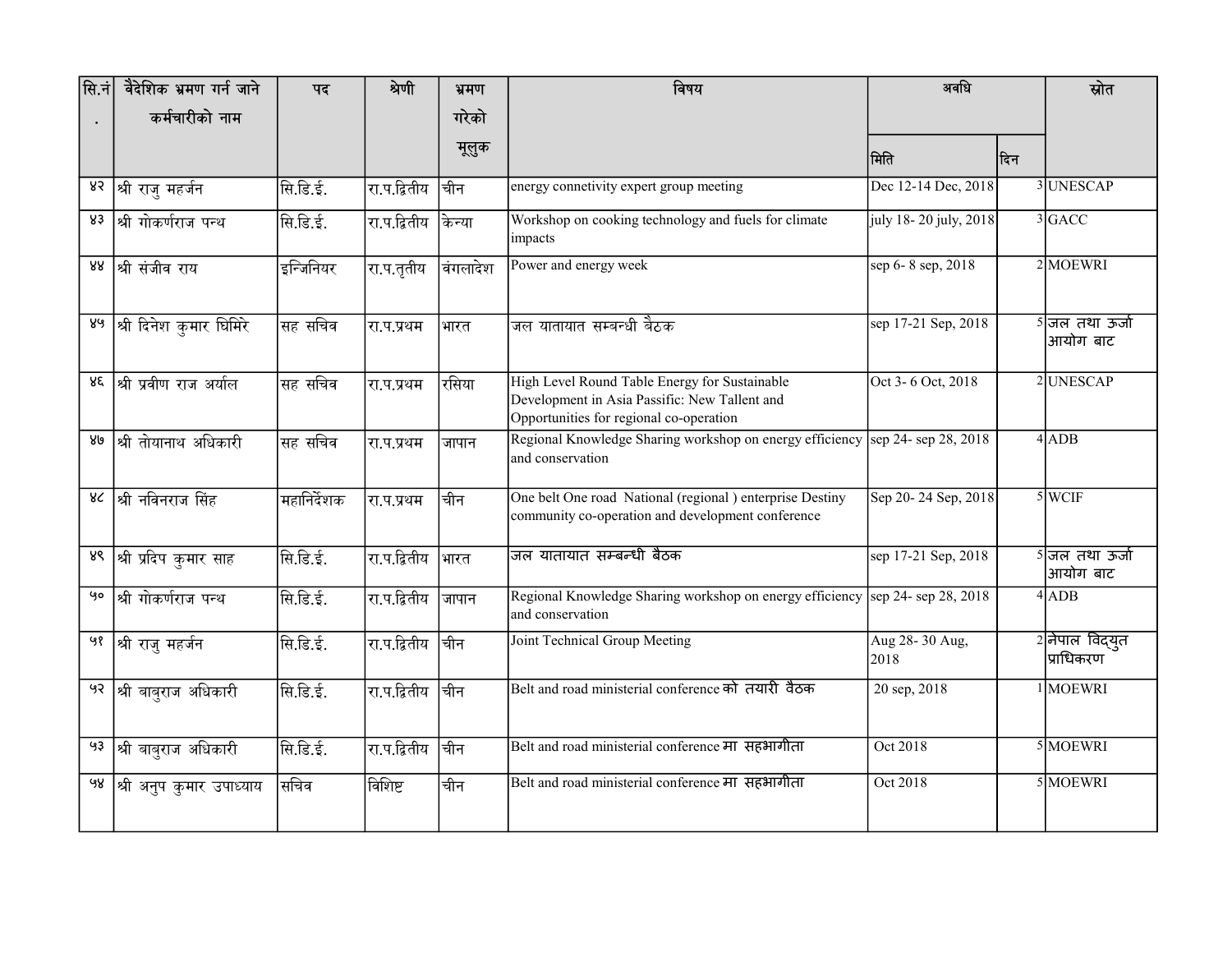| सि.नं | वैदेशिक भ्रमण गर्न जाने             | पद                     | श्रेणी          | भ्रमण    | विषय                                                                                                                 | अवधि                   |      | स्रोत                               |
|-------|-------------------------------------|------------------------|-----------------|----------|----------------------------------------------------------------------------------------------------------------------|------------------------|------|-------------------------------------|
|       | कर्मचारीको नाम                      |                        |                 | गरेको    |                                                                                                                      |                        |      |                                     |
|       |                                     |                        |                 | मूलुक    |                                                                                                                      | मिति                   | ∣दिन |                                     |
| ५५    | श्री दिनेश कुमार घिमिरे             | सह सचिव                | रा.प.प्रथम      | चीन      | Belt and road ministerial conference मा सहभागीता                                                                     | Oct 2018               |      | 5 MOEWRI                            |
|       | <sup>98</sup> श्री संजीव राय        | इन्जिनियर              | रा.प.तृतीय      | चीिन     | Belt and road ministerial conference मा सहभागीता                                                                     | Oct 2018               |      | 5 MOEWRI                            |
| બુર   | श्री सागरराज गौतम                   | सि.डि.ई.               | रा.प.द्वितीय    | जर्मनी   | Nepal German Bilaterl negotiation                                                                                    | Sep 19-20 Sep, 2018    |      | $2$ जर्मन सरकार र<br>अर्थ मन्त्रालय |
|       | <sup>५८</sup>  श्री संजीव राय       | इन्जिनियर              | रा.प.तृतीय      | भारत     | मा. मन्त्रीज्यूको World Hydro Congress मा सहभागीताका<br>लागि भिषा प्रवन्ध प्रयोजनार्थ                                | May 14-16 May,<br>2019 |      | $2$ MOEWRI                          |
| ५९    | श्री संजीव राय                      | इन्जिनियर              | ।<br>रा.प.तृतीय | चीिन     | China Investment Summit Prospects for investment in Nepal<br>Hydropower Sector and BRI energy Ministerial conference | Oct, 2018              |      | 5 MOEWRI                            |
|       | ६०  श्री शोभा घिमिरे                | शाखा अधिकृत रा.प.तृतीय |                 | थाइल्याड | Invitation to Regional dialouge on NDCS for Asia and Arab<br><b>States</b>                                           | Oct 3-5 Oct, 2018      |      | 3 UNDP ले व्यहोर्ने                 |
|       | ६१ श्री दिनेश कुमार घिमिरे          | सहसचिव                 | रा.प.प्रथम      | जर्मनी   | Energy Efficiency सम्बन्धी programme मा सहभागी हन                                                                    |                        |      | 5 NEEPIII                           |
|       | ६२ श्री तोयानाथ अधिकारी             | सहसचिव                 | रा.प.प्रथम      | जर्मनी   | Energy Efficiency सम्बन्धी programme मा सहभागी हन                                                                    |                        |      | $5$ NEEPIII                         |
|       | <sup>६३</sup> श्री कुलमान घिसिङ     | कार्यकारी<br>निर्देशक  |                 | जर्मनी   | Energy Efficiency सम्बन्धी programme मा सहभागी ह्न                                                                   |                        |      | 5 NEEPIII                           |
|       | ६४  श्री नविनराज सिंह               | महानिर्देशक            | रा.प.प्रथम      | अमेरिका  | Capacity Building for EIA coordination and Management<br>for Hydropower Project को अध्ययन अवलोकन भ्रमण               | November 2018          |      | 10 World Bank                       |
|       | <sup>६५</sup> श्री सन्दीप कुमार देव | उपमहानिर्देश<br>क      | रा.प.प्रथम      | अमेरिका  | Capacity Building for EIA coordination and Management<br>for Hydropower Project को अध्ययन अवलोकन भ्रमण               | November 2018          |      | 10 World Bank                       |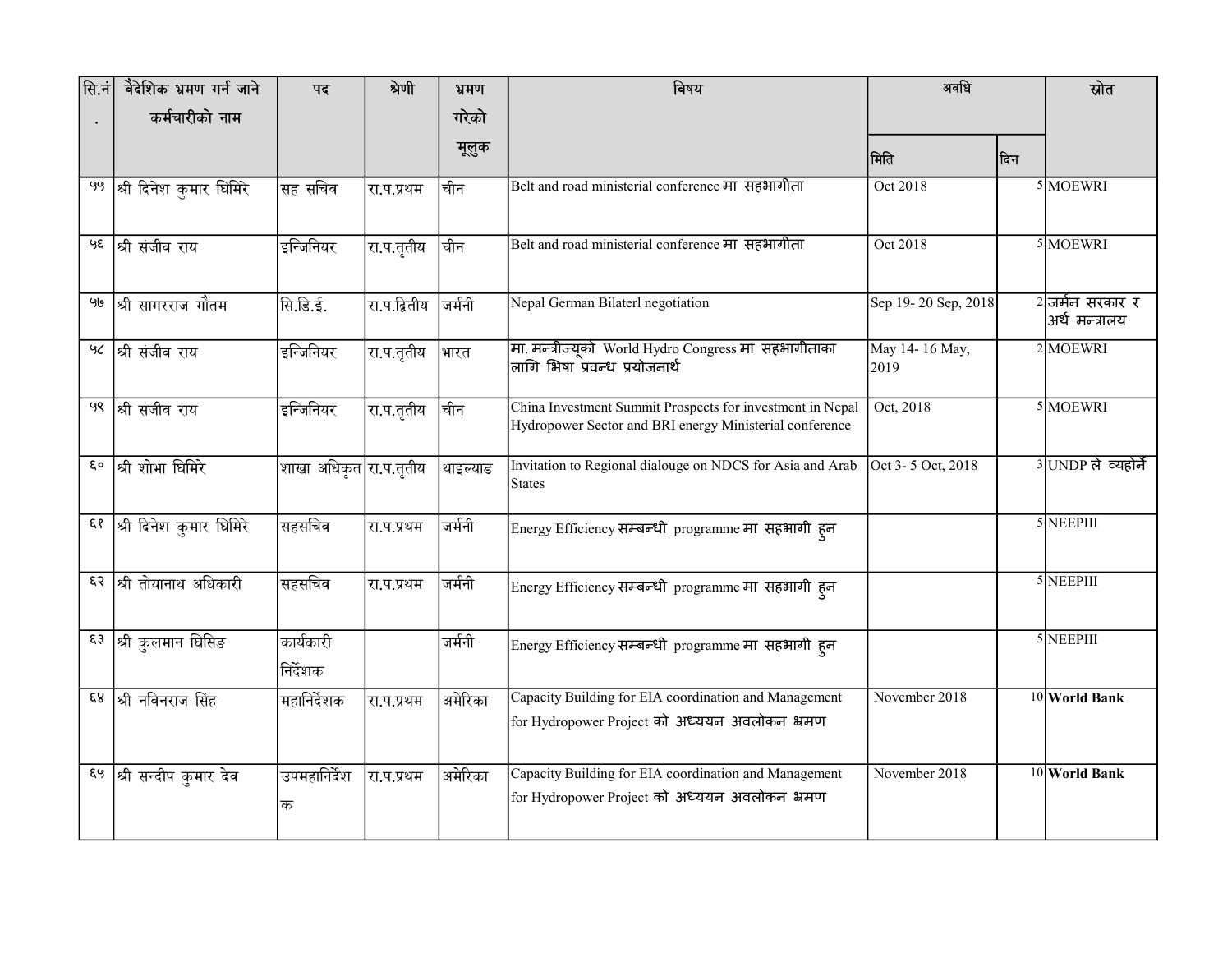| सि.नं | वैदेशिक भ्रमण गर्न जाने      | पद                       | श्रेणी       | भ्रमण    | विषय                                                                                                        | अवधि                             |     | स्रोत                        |
|-------|------------------------------|--------------------------|--------------|----------|-------------------------------------------------------------------------------------------------------------|----------------------------------|-----|------------------------------|
|       | कर्मचारीको नाम               |                          |              | गरेको    |                                                                                                             |                                  |     |                              |
|       |                              |                          |              | मूलुक    |                                                                                                             | मिति                             | दिन |                              |
| ξξ    | श्री सञ्जय ढुंगेल            | उपमहानिर्देश<br>क        | रा.प.प्रथम   | अमेरिका  | Capacity Building for EIA coordination and Management<br>for Hydropower Project को अध्ययन अवलोकन भ्रमण      | November 2018                    |     | 10 World Bank                |
| وا&   | श्री सुनिल कुमार पिया        | सि.डि.ई.                 | रा.प.द्वितीय | अमेरिका  | Capacity Building for EIA coordination and Management<br>for Hydropower Project को अध्ययन अवलोकन भ्रमण      | November 2018                    |     | 10 World Bank                |
| 53    | श्री उपेन्द्र खनाल           | प्रमुख लेखा<br>नियन्त्रक | रा.प.प्रथम   | अमेरिका  | Capacity Building for EIA coordination and Management<br>for Hydropower Project को अध्ययन अवलोकन भ्रमण      | November 2018                    |     | $10$ World Bank              |
| ξ९    | श्री सन्तोष सिंह पुन मगर     | स्वकीय<br>अधिकृत         |              | अमेरिका  | Capacity Building for EIA coordination and Management<br>for Hydropower Project को अध्ययन अवलोकन भ्रमण      | November 2018                    |     | 10 World Bank                |
| oوا   | श्री राजु महर्जन             | सि.डि.ई.                 | रा.प.द्वितीय | श्रीलंका | Third Meeting of SAARC Council of Experts of Energy<br>Regulators (Electricity)                             | November 13-14<br>November, 2018 |     | $2$ ADB/SAARC                |
|       | ७१  श्री दुर्गा नारायण भुसाल | इन्जिनियर                | रा.प.तृतीय   | श्रीलंका | Third Meeting of SAARC Council of Experts of Energy<br>Regulators (Electricity)                             | November 13-14<br>November, 2018 |     | $2$ ADB/SAARC                |
| ७२    | श्री सागरराज गौतम            | सि.डि.ई.                 | रा.प.द्वितीय | भारत     | North Bihar Power Distribution Bihar ₹ State Power<br>Holding Company सँग विद्युत आदान प्रदान सम्बन्धी बैठक | November 3-2018                  |     | 1 नेपाल विद्युत<br>प्राधिकरण |
| ७३    | श्री जयराम प्रजापती          | सि.डि.ई.                 | रा.प.द्वितीय | जापान    | Hydropower Planning and Operation (Training)                                                                | Oct 14- Nov 9, 2018              |     | 27 JICA Japan                |
| ७४    | श्री विनोद लोहनी             | उप प्रवन्धक              |              | जापान    | Hydropower Planning and Operation (Training)                                                                | Oct 14- Nov 9, 2018              |     | 27 JICA Japan                |
| وباوا | श्री द्रोण कुमार तिम्सिना    | कानून<br>अधिकृत          | रा.प.तृतीय   | भारत     | International Programme on Procurement Procedures for the<br>World Bank Aided Projects                      | 11 february-22<br>february, 2019 |     | 12 विश्व वैंक                |
| ७६    | श्री निराजन श्रेष्ठ          | शाखा अधिकृत रा.प.तृतीय   |              | भारत     | International Programme on Procurement Procedures for the<br>World Bank Aided Projects                      | 11 february-22<br>february, 2019 |     | 12 विश्व वैंक                |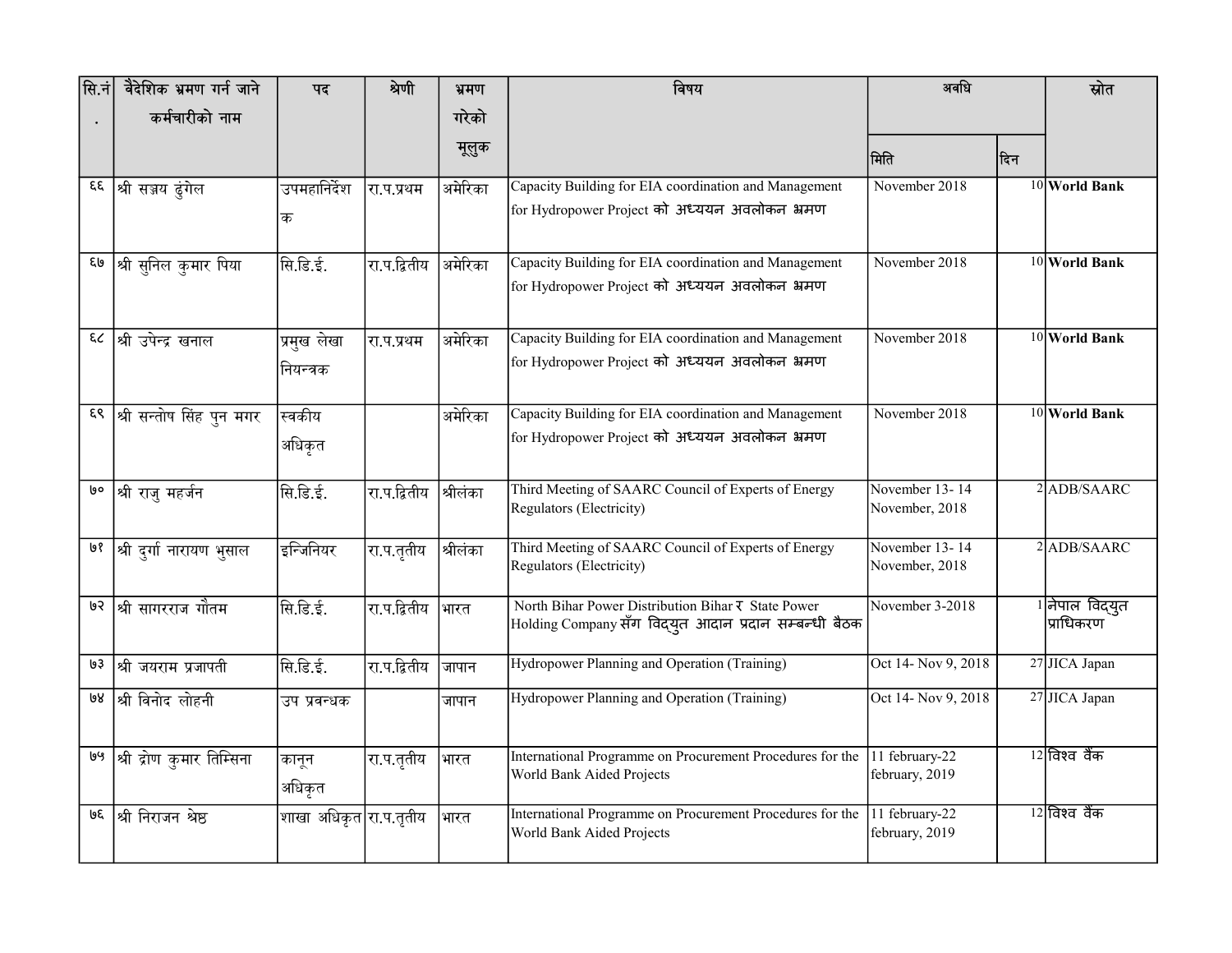| सि.नं                    | वैदेशिक भ्रमण गर्न जाने   | पद                         | श्रेणी             | भ्रमण    | विषय                                                                                              | अवधि                             |     | स्रोत                         |
|--------------------------|---------------------------|----------------------------|--------------------|----------|---------------------------------------------------------------------------------------------------|----------------------------------|-----|-------------------------------|
|                          | कर्मचारीको नाम            |                            |                    | गरेको    |                                                                                                   |                                  |     |                               |
|                          |                           |                            |                    | मूलुक    |                                                                                                   | मिति                             | दिन |                               |
| واوا                     | श्री सुरेश श्रेष्ठ        | इन्जिनियर                  | रा.प.तृतीय         | भारत     | International Programme on Procurement Procedures for the<br>World Bank Aided Projects            | 11 february-22<br>february, 2019 |     | 12 विश्व वैंक                 |
| ७८                       | श्री जीवन रानामगर         | इन्जिनियर                  | रा.प.तृतीय         | भारत     | International Programme on Procurement Procedures for the<br>World Bank Aided Projects            | 11 february-22<br>february, 2019 |     | 12 विश्व वैंक                 |
| ७९                       | श्री शंकर बहादुर साउद     | इन्जिनियर                  | रा.प.तृतीय         | भारत     | International Programme on Procurement Procedures for the<br>World Bank Aided Projects            | 11 february-22<br>february, 2019 |     | $12$ विश्व वैंक               |
| ८०                       | श्री कमल पौडेल            | इन्जिनियर                  | रा.प.तृतीय         | भारत     | International Programme on Procurement Procedures for the<br>World Bank Aided Projects            | 11 february-22<br>february, 2019 |     | 12 विश्व वैंक                 |
| ८१                       | श्री आस्था भट्ट           | इन्जिनियर                  | रा.प.तृतीय         | भारत     | International Programme on Procurement Procedures for the<br>World Bank Aided Projects            | 11 february-22<br>february, 2019 |     | $12$ विश्व वैंक               |
|                          | ८२  श्री बसुन्धरा अधिकारी | ना.सु.                     | रा.प.अनं.<br>प्रथम | भारत     | International Programme on Procurement Procedures for the<br>World Bank Aided Projects            | 11 february-22<br>february, 2019 |     | $12$ विश्व वैंक               |
| ८३                       | श्री अनुप ढुङ्गाना        | सि.डि.ई.                   | रा.प.द्वितीय       | कतार     | २९-३० मार्च २०१९ मा गर्न लागेको वृहत लगानी<br>सिम्मेलनको तयारी                                    | 3 february, 2019                 |     | <u> । लिगानी बोर्ड</u>        |
| ८४                       | श्री नारायण श्रेष्ठ       | इन्जिनियर                  | रा.प.तृतीय         | चीन      | Shop Inspection, witness तथा Acceptance                                                           | 18 November-26<br>Nobember, 2018 |     | 9 नेपाल विद्युत<br> प्राधिकरण |
| ८५                       | श्री सागरराज गौतम         | सि.डि.ई.                   | रा.प.द्वितीय       | भारत     | विदयुत आदान प्रदान समितिको १३ औँ बैठक                                                             | 26 December-27<br>December, 2018 |     | 2 नेपाल विद्युत<br>प्राधिकरण  |
| $\mathcal{E}$            | श्री राजु मर्हजन          | सि.डि.ई.                   | रा.प.द्वितीय       | चीन      | UN-ESCAP को बैठकमा भाग लिन ।                                                                      | 11 December-14<br>December, 2018 |     | $\overline{4}$ un-escap       |
| ८७                       | श्री संजीव राय            | इन्जिनियर                  | रा.प.तृतीय         | भारत     | Europe Asia Energy Security Forum मा सहभागी भएका मा.<br> मन्त्रीज्युको भ्रमण तयारीको लागि         | 10 December-13<br>December, 2018 |     | 4 MOEWRI                      |
| $\mathcal{C}\mathcal{C}$ | श्री सुवास रिमाल          | मेटेरियोलोजिष्ट रा.प.तृतीय |                    | थाइल्याड | Asia regional resilence of climate change (ARRLL):<br>Training workshop on operational prediction | feb 25-28 feb, 2019              |     | 4RIMES                        |
| ८९                       | श्री विकास नेपाल          | मेटेरियोलोजिष्ट रा.प.तृतीय |                    | थाइल्याड | Asia regional resilence of climate change (ARRLL):<br>Training workshop on operational prediction | feb 25-28 feb, 2019              |     | 4 RIMES                       |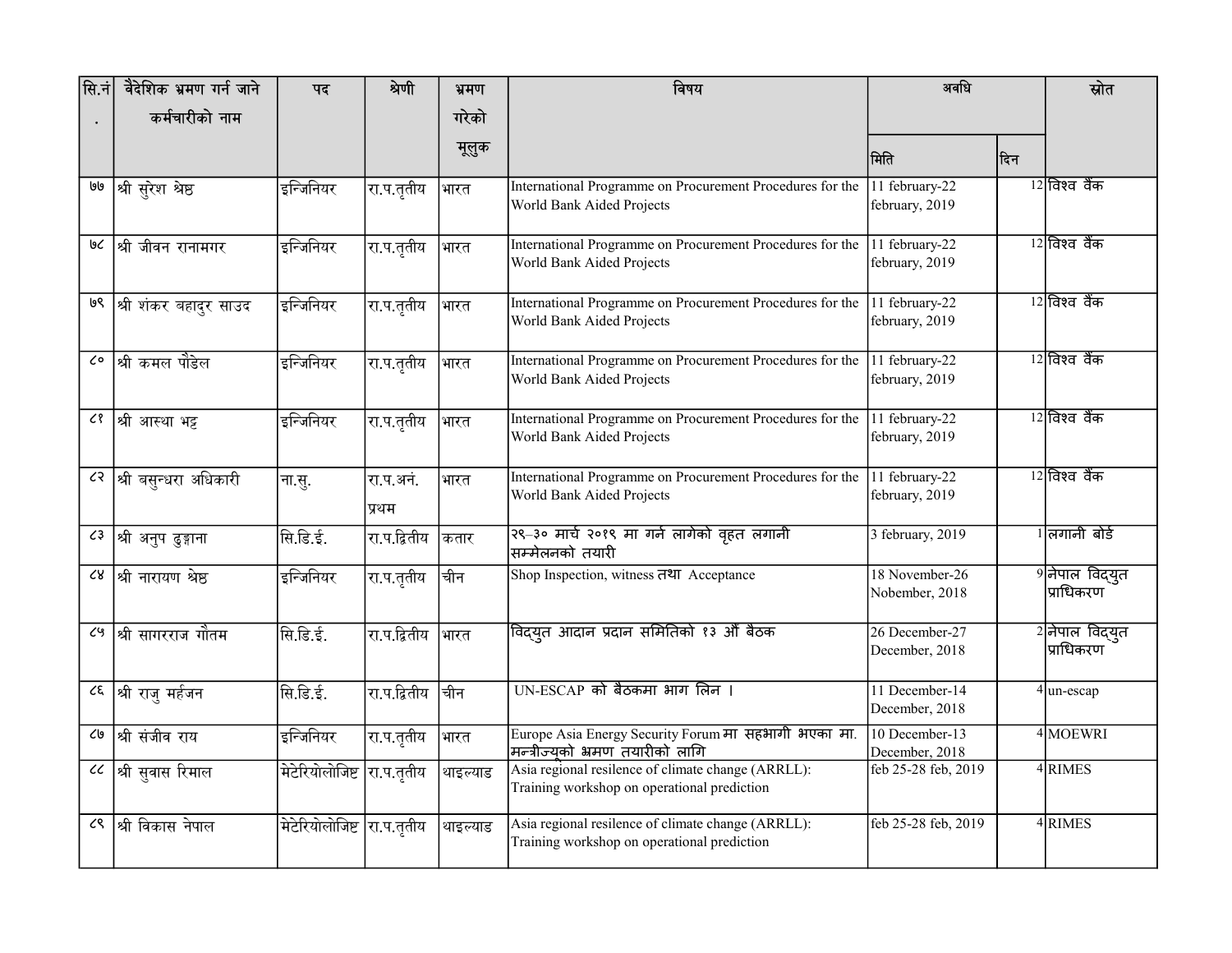| सि.नं | वैदेशिक भ्रमण गर्न जाने               | पद        | श्रेणी       | भ्रमण     | विषय                                                                                                                                                      | अवधि                     |                | स्रोत                                                 |
|-------|---------------------------------------|-----------|--------------|-----------|-----------------------------------------------------------------------------------------------------------------------------------------------------------|--------------------------|----------------|-------------------------------------------------------|
|       | कर्मचारीको नाम                        |           |              | गरेको     |                                                                                                                                                           |                          |                |                                                       |
|       |                                       |           |              | मूलुक     |                                                                                                                                                           | मिति                     | ∣दिन           |                                                       |
| ९०    | श्री सागरराज गौतम                     | सि.डि.ई   | रा.प.द्वितीय | चीन       | Global conference on scaling up energy access and finance<br>in development countries                                                                     | may 30-31 may 2019       |                | 2 Global energy<br>interconnection<br>and cooperation |
| ९१    | श्री दिलिप कुमार सडौला                | सह सचिव   | रा.प.प्रथम   | थाइल्याड  | Workshop on national expert SDG7 tool for energy planing<br>in asia and the pacific                                                                       | mar 19-21 mar, 2019      |                | 3 UNESCAP                                             |
| ९२    | श्री दिनेश श्रेष्ठ                    | इन्जिनियर | रा.प.तृतीय   | थाइल्याड  | Global warming mitigiation and adapition by ballancing<br>sustainable energy management                                                                   | jan 30-14 feb, 2019      |                | 15 TICA thailand                                      |
| ९३    | श्री बाबुराज अधिकारी                  | सि.डि.ई.  | रा.प.द्वितीय | जर्जिया   | third CAREC energy investment forum                                                                                                                       | sep 11-12 sep, 2018      | 2              | <b>ADB</b>                                            |
| ९४    | श्री सुनिल कुमार पिया                 | सि.डि.मे. | रा.प.द्वितीय | भारत      | inception meeting of south Asia Sub regional co-operation<br>SASEC regional gas and petroleum working group                                               | dec 4-5 dec, 218         | $\overline{2}$ | <b>ADB</b>                                            |
| ९५    | श्री बसन्त कुमार                      | इन्जिनियर | रा.प.तृतीय   | फ्रान्स   | Felloship training in radiotracess 2018: Raido tracer<br>Technology                                                                                       | Jun 15- July 13,<br>2018 |                | 28 IAEA                                               |
| ९६    | श्री सुनिल कुमार पिया                 | सि.डि.मे. | रा.प.द्वितीय | भारत      | inception meeting of south Asia Sub regional co-operation<br>SASEC regional gas and petroleum working group                                               | dec 4-5 dec, 218         |                | $2$ ADB                                               |
| ९७    | श्री डा. नारायण अधिकारी               | निर्देशक  | रा.प.द्वितीय | केन्या    | Cooking Technologies and fuels for climate inpacts                                                                                                        | july 18-20 july, 2018    |                | 3 Global alliance<br>for clean cook<br>stoves         |
| ९८    | श्री तोयानाथ अधिकारी                  | सहसचिव    | रा.प.प्रथम   | थाइल्याड  | 2 <sup>nd</sup> Regional Knowledge Sharing Workshop On Energy<br>Efficiency and Conservation                                                              | Apr 1-5 Apr, 2019        |                | $6$ ADB                                               |
| ९९    | श्री गोकर्णराज पन्थ                   | सि.डि.ई   | रा.प.द्वितीय | थाइल्याड  | 2 <sup>nd</sup> Regional Knowledge Sharing Workshop On Energy<br>Efficiency and Conservation                                                              | Apr 1-5 Apr, 2019        |                | $6$ ADB                                               |
|       | <sup>१००  </sup> श्री नवीनराज सिंह    | सहसचिव    | रा.प.प्रथम   | जर्मनी    | Learning From Technological and Business Innovation and<br>Renewable Energy Promotion in Federal Context of<br>Germany to Scale up Energy Access in Nepal | May 13-19 may,<br>2019   |                | 7 RERA                                                |
|       | १०१ श्री मधुसुधन अधिकारी              | कार्यकारी | रा.प.प्रथम   | जर्मनी    | Learning From Technological and Business Innovation and<br>Renewable Energy Promotion in Federal Context of                                               | May 13-19 may,<br>2019   |                | 7 RERA                                                |
|       |                                       | निर्देशक  |              |           | Germany to Scale up Energy Access in Nepal                                                                                                                |                          |                |                                                       |
|       | १०२ डा. नारायण अधिकारी                | निर्देशक  | रा.प.द्वितीय | जर्मनी    | Learning From Technological and Business Innovation and<br>Renewable Energy Promotion in Federal Context of<br>Germany to Scale up Energy Access in Nepal | May 13-19 may,<br>2019   |                | 7 RERA                                                |
|       | १ <b>०३ श्री कल्पमोहन सोती</b>        | सि.डि.ई.  | रा.प.द्वितीय | माल्दिभ्स | Fourth Meeting of SAARC Council of Experts of Energy<br>Regulators (Electricity)                                                                          | may 22-23 may,<br>2019   |                | $2$ ADB                                               |
|       | <sup>१०४  </sup> श्री प्रतिभा मानन्धर | सि.डि.ई.  | रा.प.द्वितीय | माल्दिभ्स | Fourth Meeting of SAARC Council of Experts of Energy<br>Regulators (Electricity)                                                                          | may 22-23 may,<br>2019   |                | $2$ ADB                                               |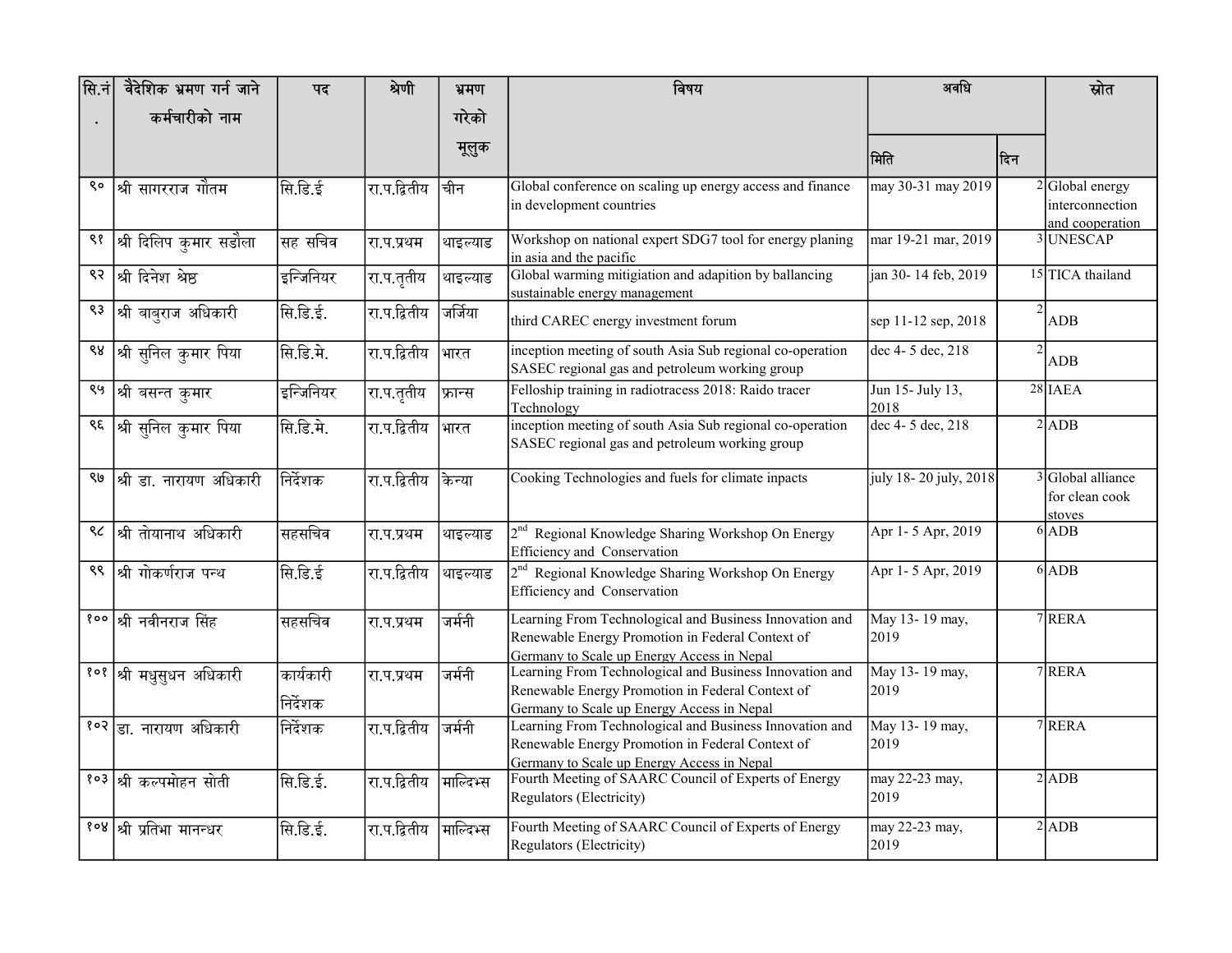| $ \mathsf{R}.\dot{\mathsf{n}} $ | वैदेशिक भ्रमण गर्न जाने               | पद                       | श्रेणी       | भ्रमण     | विषय                                                                                                      | अवधि                   |                | स्रोत                                     |
|---------------------------------|---------------------------------------|--------------------------|--------------|-----------|-----------------------------------------------------------------------------------------------------------|------------------------|----------------|-------------------------------------------|
|                                 | कर्मचारीको नाम                        |                          |              | गरेको     |                                                                                                           |                        |                |                                           |
|                                 |                                       |                          |              | मूलुक     |                                                                                                           | ∣मिति                  | दिन            |                                           |
|                                 | <sup>१०५  </sup> श्री राजन ऋषि कडेंल  | निर्देशक                 | रा.प.द्वितीय | बंगलादेश  | Conference on Inclusive Community Energy Resiliency in<br>Bangaladesh                                     | apr 23-24 apr, 2019    |                | 2NEA                                      |
|                                 | <sup>१०६</sup> श्री मोतीलाल महतारा    | सहनिर्देशक               |              | बंगलादेश  | Conference on Inclusive Community Energy Resiliency in<br>Bangaladesh                                     | apr 23-24 apr, 2019    |                | $2$ NEA                                   |
|                                 | <sup>१०७  </sup> श्री विधान पोखरेल    | इन्जिनियर                | रा.प.तृतीय   | बिंगलादेश | Conference on Inclusive Community Energy Resiliency in<br>Bangaladesh                                     | apr 23-24 apr, 2019    |                | $2$ NEA                                   |
|                                 | <u>१०८  श्री सन्दीप कुमार देव</u>     | उपमहानिर्देश<br>क        | रा.प.प्रथम   | म्यानमार  | <b>Expert Group Meeting on Energy</b>                                                                     | march 2019             |                | nepal government<br>BIMSTEC तयारी<br>वैठक |
|                                 | १०९ श्री ब्रजभूषण चौधरी               | उप–कार्यकारी<br>निर्देशक |              | म्यानमार  | <b>Expert Group Meeting on Energy</b>                                                                     | march 2019             |                | nepal government<br>BIMSTEC तयारी<br>वैठक |
|                                 | ११० श्री मधुसुधन अधिकारी              | कार्यकारी<br>निर्देशक    | ∣रा.प.प्रथम  | कोरिया    | High Level Meeting with Green Fund Secretariat                                                            | mar 20-21 mar,<br>2019 | $\overline{2}$ |                                           |
|                                 | १११ श्री निशा रिजाल                   | सि.डि.ई.                 | रा.प.द्वितीय | पाकिस्तान | Ninth Meeting of SAARC Working Group on Energy                                                            | apr 8-9 apr, 2019      |                | 2NEA                                      |
|                                 | ११२ श्री दुर्गानन्द बडियत             | निर्देशक                 | रा.प.द्वितीय | पाकिस्तान | Ninth Meeting of SAARC Working Group on Energy                                                            | apr 8-9 apr, 2019      |                | $2$ NEA                                   |
|                                 | <mark>११३ श्री तोयानाथ अधिकारी</mark> | सहसचिव                   | रा.प.प्रथम   | कोरिया    | Meeting of the South Asia Subregional Economic Co-<br>operation (SASEC) Nodal Officials and Working Group | mar 18-19 mar,<br>2019 |                | $2$ ADB                                   |
|                                 | <sup>११४  </sup> श्री प्रतिभा मानन्धर | सि.डि.ई.                 | रा.प.द्वितीय | भारत      | energy exchange week                                                                                      | august 1-3, 2019       |                | 3 GL                                      |
|                                 | <sup>११५</sup> श्री मुकेश घिमिरे      | ब. अधिकृत                |              | भारत      | energy exchange week                                                                                      | august 1-3, 2019       |                | 3 GIZ                                     |
|                                 | ११६ श्री कृष्ण चन्द्र पौडेल           | ब. अधिकृत                |              | भारत      | energy exchange week                                                                                      | august 1-3, 2019       |                | 3 GIZ                                     |
|                                 | ११७ श्री विरेन्द्र कुमार यादव         | सि.डि.ई.                 | रा.प.द्वितीय | जापान     | Maintenance, Operation and Management of irrigation<br>facilities (A)                                     | Oct 8-1 Dec, 2018      |                | $23$ JICA                                 |
|                                 | ११८ श्री रविन्द्र कुमार शर्मा         | सि.डि.ई.                 | रा.प.द्वितीय | चीिन      | Fujian foreign trade and economic co-operation officials,<br>training centre, China                       | Sep 6-26, 2018         |                | 20 China                                  |
|                                 | ११९ श्री तुलसीराम भट्टराई             | सि.डि.ई.                 | रा.प.द्वितीय | चीन       | Fujian foreign trade and economic co-operation officials,<br>training centre, China                       | Sep 6-26, 2018         |                | 20 China                                  |
|                                 | १२० श्री तारा प्र. भट्ट               | सि.डि.ई.                 | रा.प.द्वितीय | चीन       | Fujian foreign trade and economic co-operation officials,<br>training centre, China                       | Sep 6-26, 2018         |                | 20 China                                  |
|                                 | १२१ श्री अजय अधिकारी                  | सि.डि.ई.                 | रा.प.द्वितीय | चीन       | Regional Training on solar photovoltic pumping for<br>sustainable irrigation and clean water supply       | Aug 30-1 Sep, 2018     |                | $2$ ADB                                   |